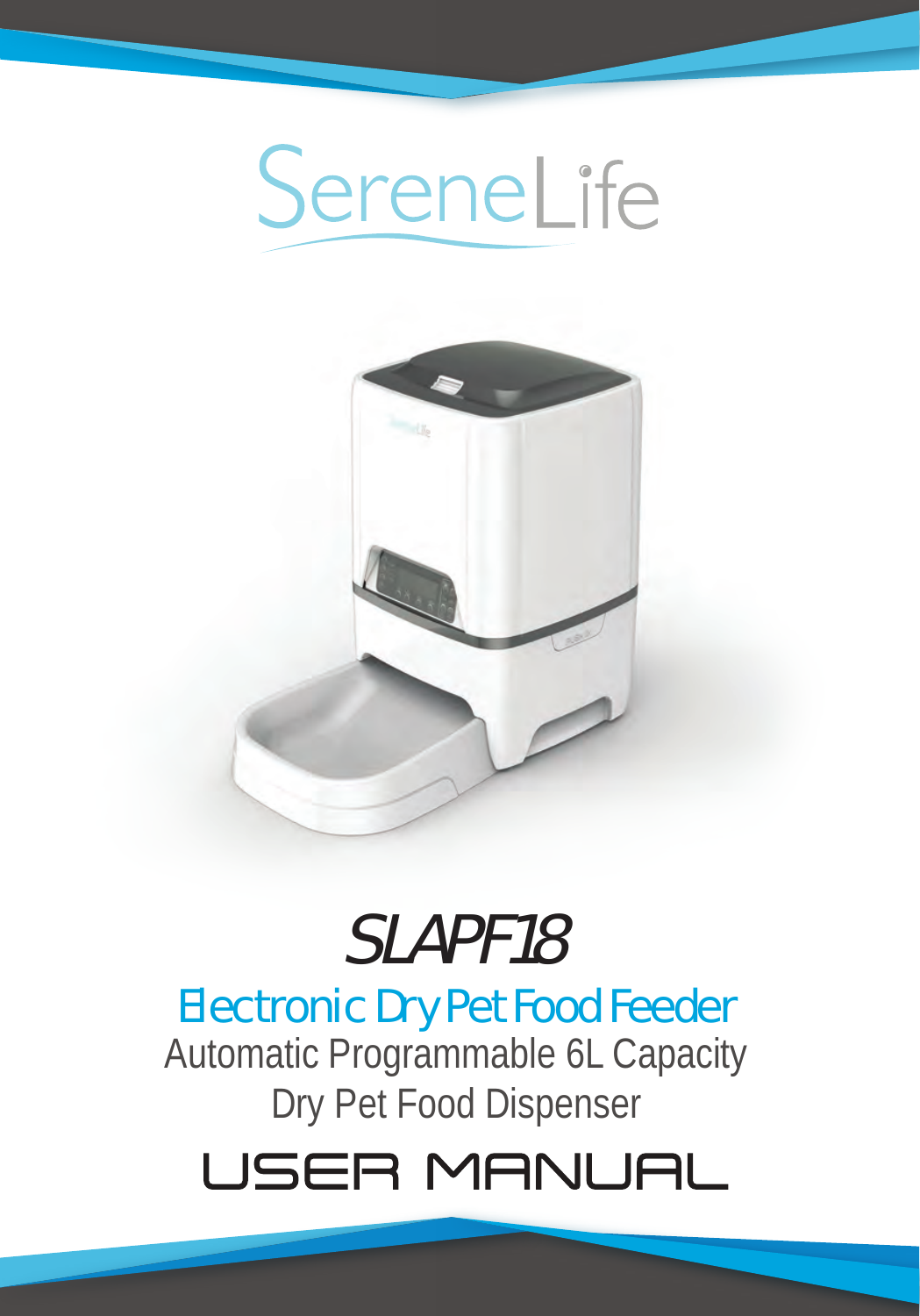



#### *How to Assemble and Use:*

1. Assemble the bowl. Apply power, plug in the power adaptor. If you do not want to use the power adaptor, you can use the battery.

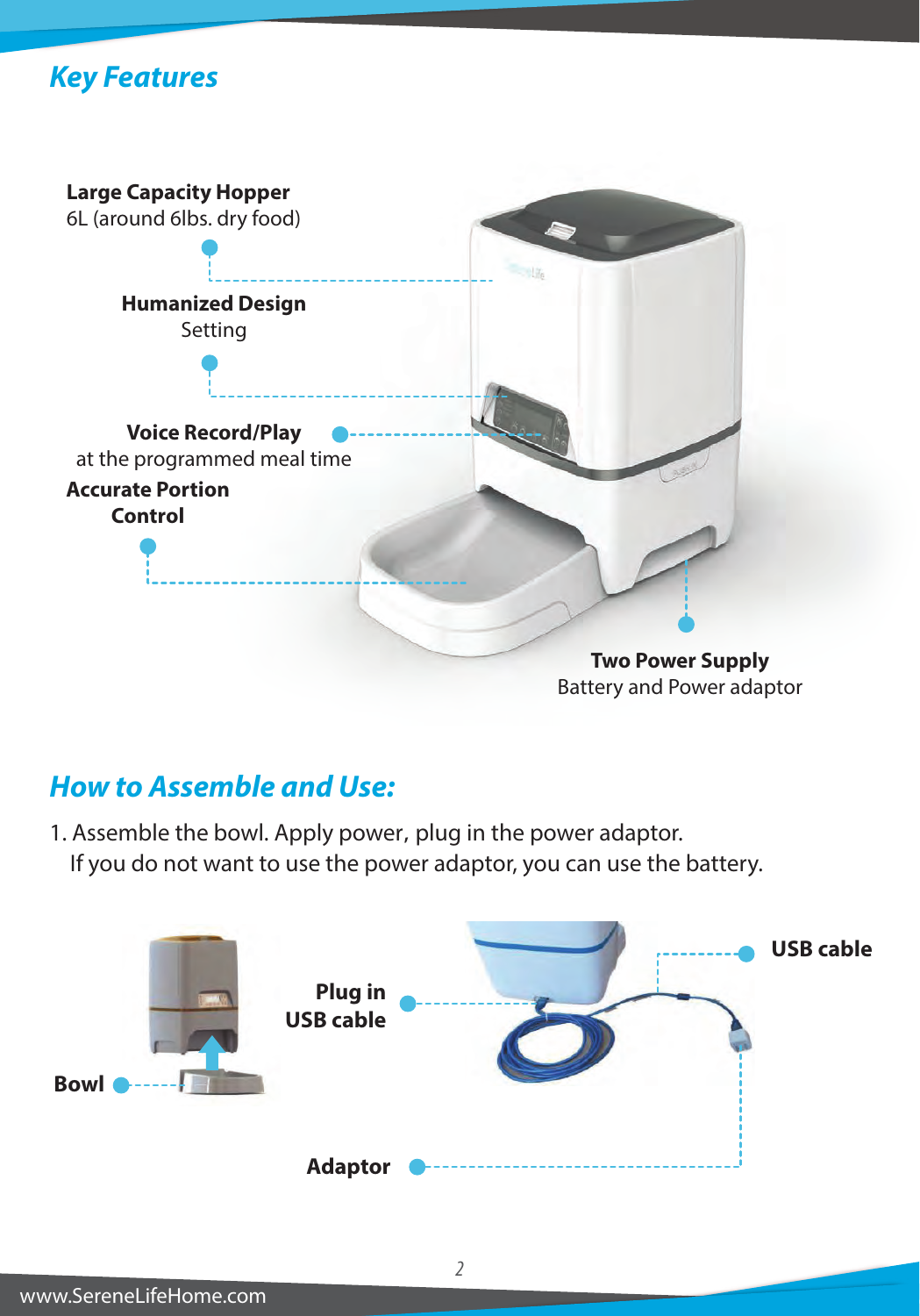2. Install batteries to the base (3 new "**D**" Cell, alkaline batteries. **Batteries NOT included**). Make sure the power switch is in the **ON** position.

Make sure the power switch is in the **"I"** position



Be sure to match positive and negative markings



3. Set the feeder by following the instructions.



# **Interface**

## *Quick Setting Guide*

1. **Manual Feeding Option and Function Check:** Press and hold "**Manual**" button for 3 seconds, the rotor will rotate 1 portion. Repeat for 2 more times. If each time it feeds 1portion, it means the machine has no problem.

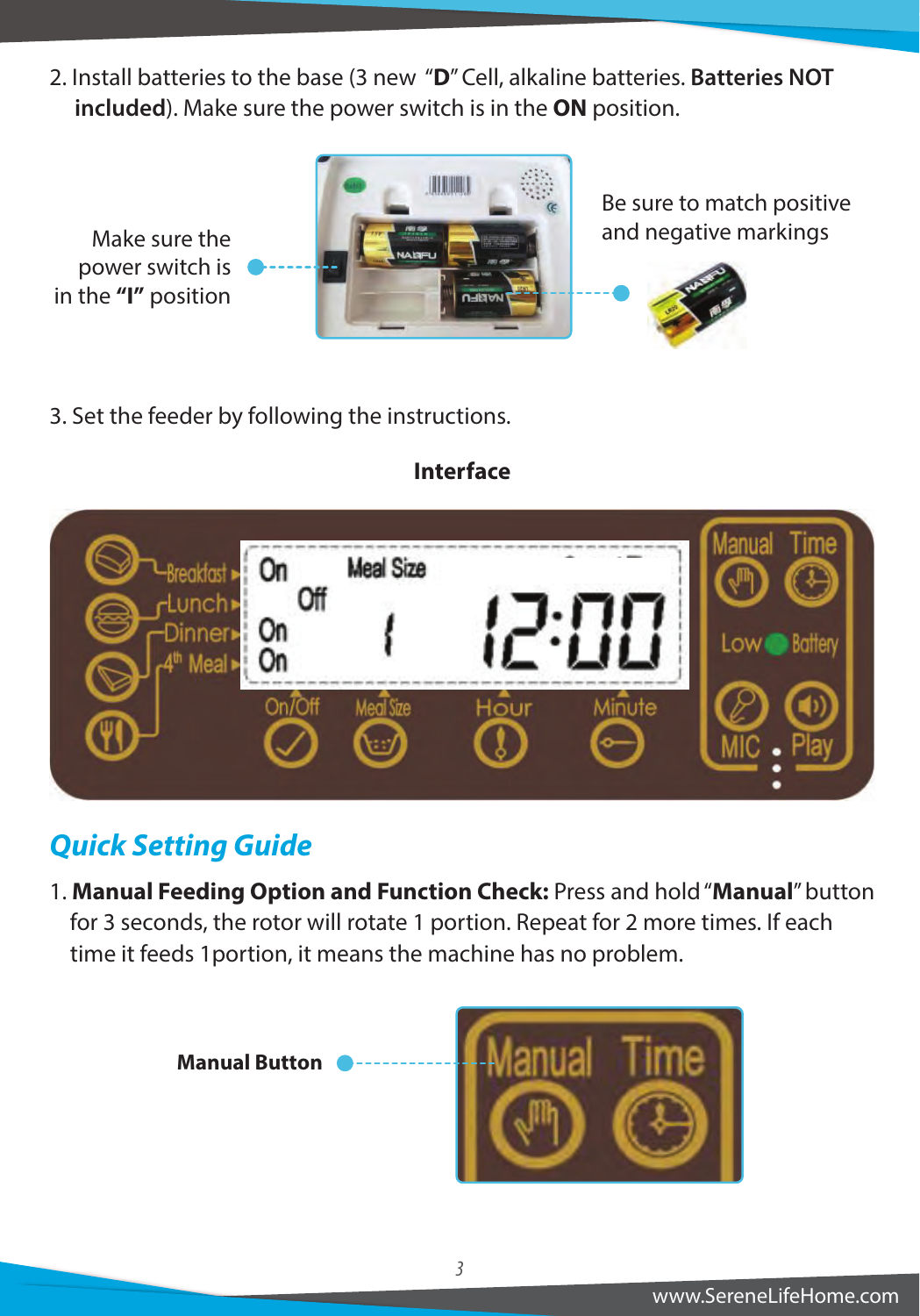2. **To Set Current Time:** Press and hold "**Time**" and "**Hour**" button simultaneously, then click "**Hour**" button to set current hour

 **Note:** Always hold "**Time**" button while you click

 Press and hold "**Time**" and "**Minute**" button,then click "**Minute**" button to set the minute. *For example: Current time is 21:51*



3. **To Set Breakfast Meal:** Press and hold "**Breakfast**" and "**ON/OFF**" button to set breakfast feeding or not. Press and hold "**Breakfast**" and "**Meal Size**" button to set meal size. Press and hold "**Breakfast**" and "**Hour**" button to set breakfast hour. Press and hold "**Breakfast**" button and "**Minute**" button to set breakfast minute.

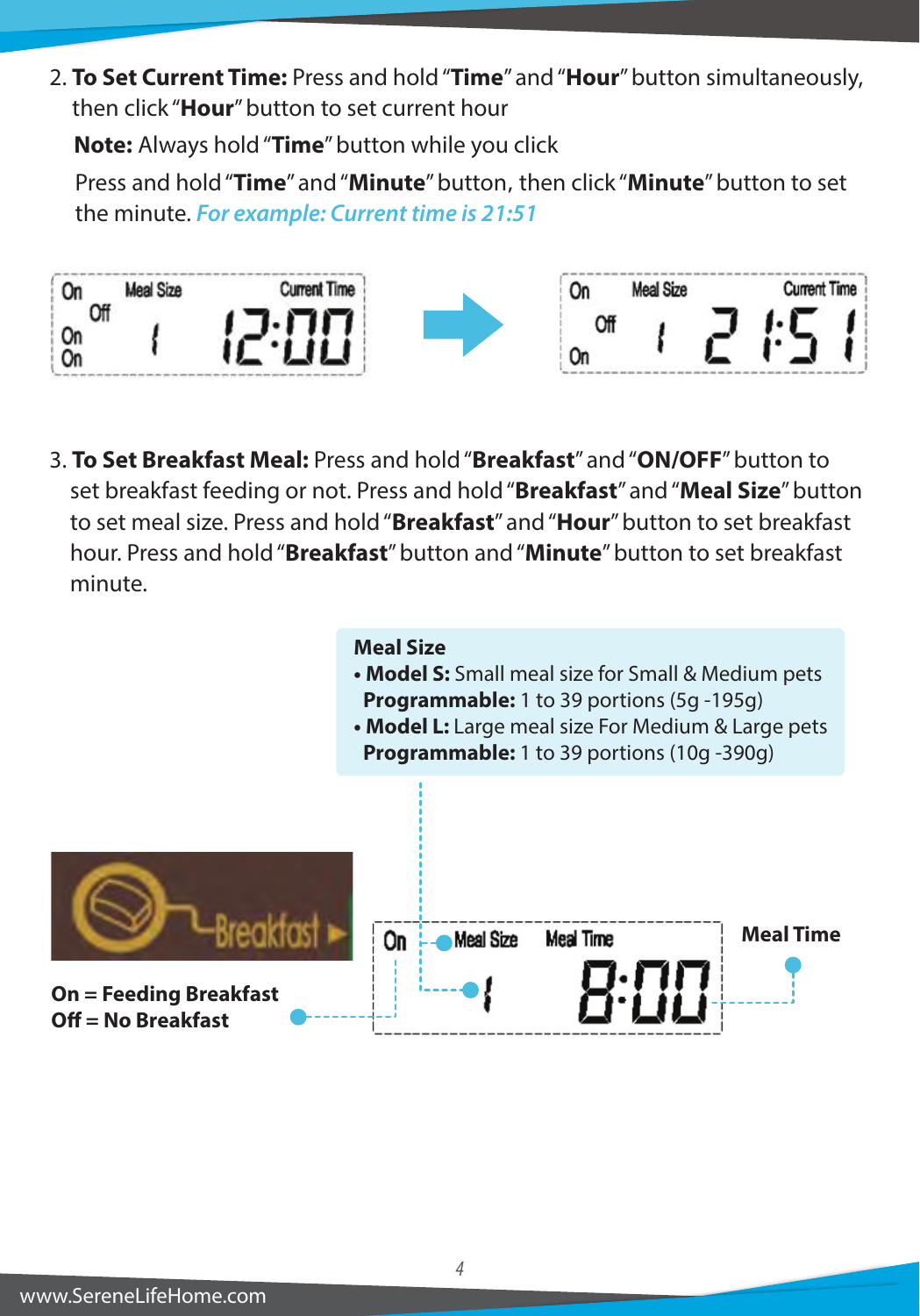4. **To set lunch and dinner meal and 4th meal:** Press and hold "**Lunch**" and related button to set lunch meal. Press and hold "**Dinner**" and related button to set dinner. Same goes with 4th meal.



5. **To set voice recording and play:** Press and hold "**MIC**" button for 3 seconds until LCD flashes to record your voice. To check your voice recording, press and hold "**Play**" button for 3 seconds.

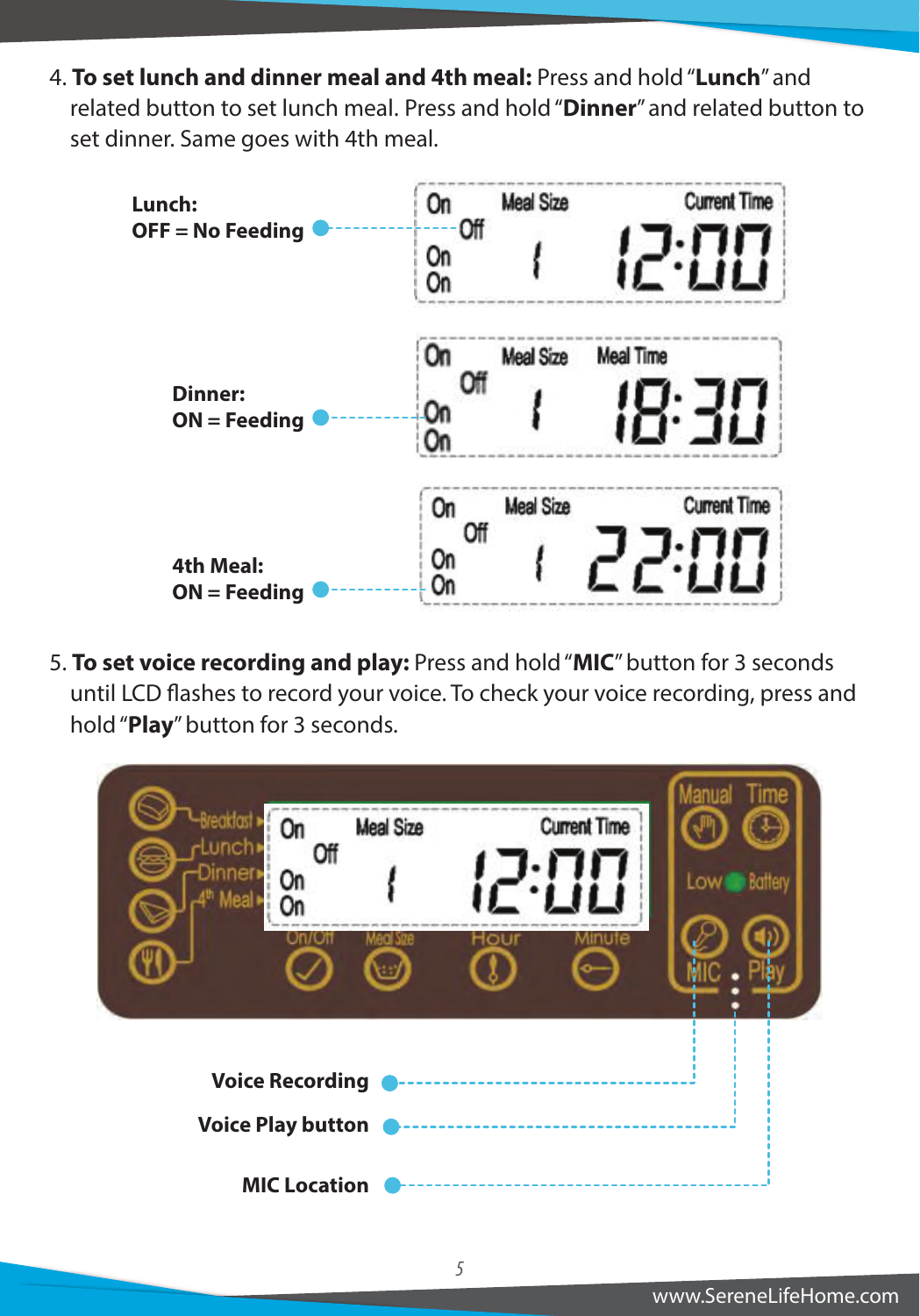# *CLEANING:*

- 1. Disassemble the Hopper. Press "**PUSH IN**" button at both side of base.
- 2. Clean the unit with a soft dry cloth and dry.

**Warning:** Base unit should not be submerged in water at any time, this will damage electronic components and void the warranty.





**Warning: DO NOT** submerge Base in water

# *TROUBLESHOOTING:*

1. The "Low Battery" light is flashing?

 **•** Replace 3 new "**D**" Cell alkaline batteries. Normally 3 new "**D**" Cell alkaline batteries can last around 1 year.

# *WARNING:*

- Requires 3 "**D**" size batteries.
- **Batteries NOT included.**
- Use only alkaline batteries.
- Estimated life of one set of batteries is one year.
- Keep fingers and hands clear of food wheel.
- Always turn unit **OFF** before cleaning.
- Always turn unit **OFF** before adding food.
- Always turn unit **OFF** before removing lid or hopper.
- Check the low battery light frequently to be sure the feeder has power.
- Check the level of food frequently, to be sure the feeder is dispensing properly.
- Always keep clear cover firmly snapped down over the Control Panel.

#### **Note: SLAPF18** has 2 models

- **1. Model S:** For Small and medium size pet. **Programmable:** 1 to 39 portions (5g -195g)
- **2. Model L:** For medium and large size pet **Programmable:** 1 to 39 portions (10g -390g)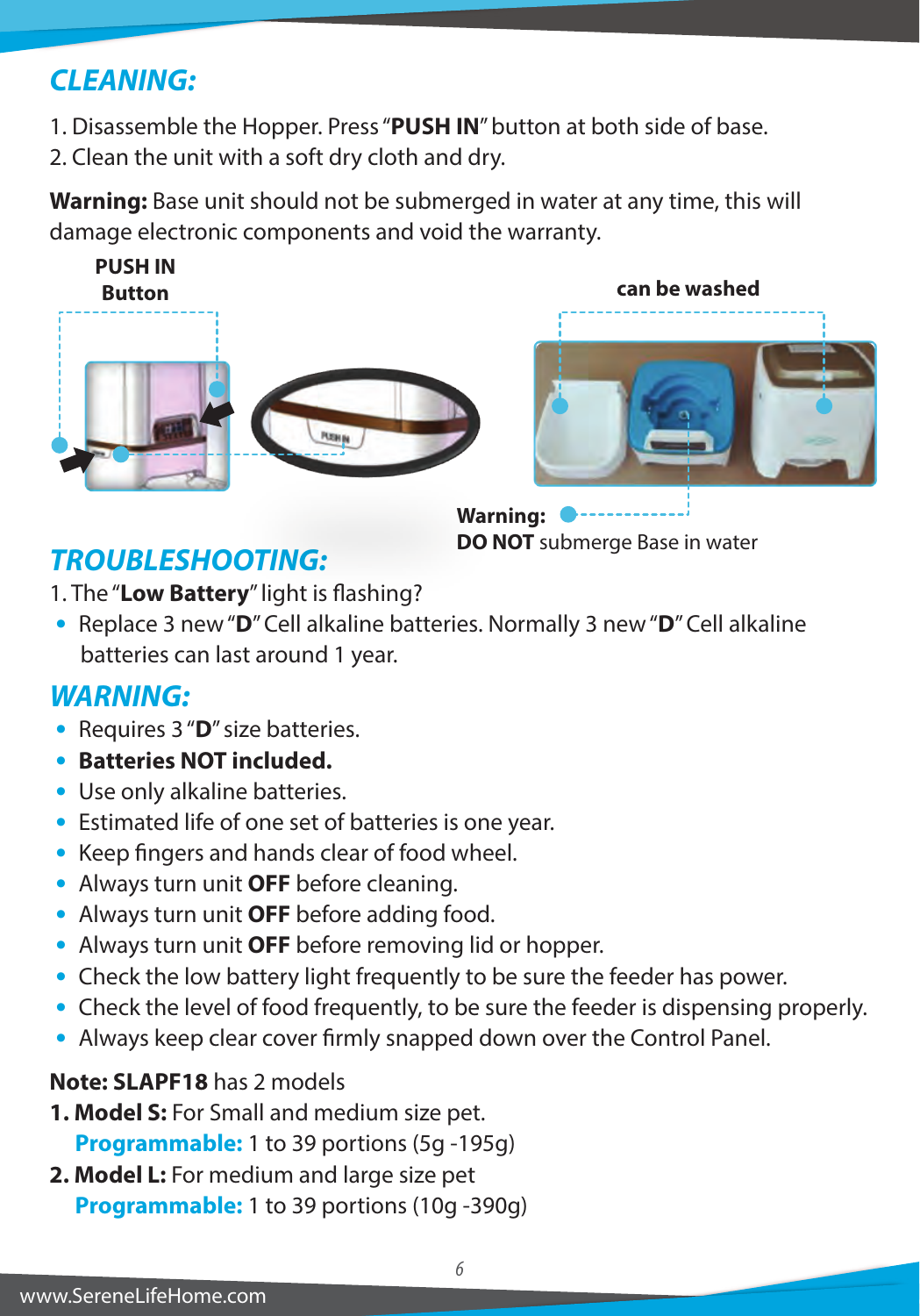## *SLAPF18*

### **Electronic Dry Pet Food Feeder**

Automatic Programmable 6L Capacity Dry Pet Food Dispenser

#### **Features:**

- Dual Function Manual and Automatic Pet Food Feeder
- Programmable Dispenser Ensures Optimal Feeding Schedule
- Close-Fitting Lid Keeps Pet Food Fresh Longer
- Large Capacity 6L Hopper Bin for Multiple Feedings
- **Certified Pet-Safe: Made of BPA-Free Plastic**
- Wide LCD Display Time, Meal Size and Status
- Soft Touch Menu Buttons
- Removable Parts for Hassle Free Cleaning
- Portable: Optional Plug-in or Battery Operated
- Requires 3 'D 'Cell, Alkaline Batteries (not included)
- Adjustable Dispenser for Small and Large Serving Portions
- Ideal for Small or Large Pet
- \*Dry Pet Food Only

#### **What's in the Box:**

- Storage Bin
- Bowl
- Power Cord

#### **Technical Specifications:**

- Construction Material: ABS
- Storage Capacity: 6L
- Serving Portions: Small Dispenser: 5g 195g, Large Dispenser: 10g -390g
- Battery Operated: x3 'D' Cell Alkaline Batteries
- Power Cord Length: 9.84' Ft.
- Power Supply: 5V DC 1A
- Dimensions (L x W x H): 8.26'' x 13.7'' x 14.1'' -inches